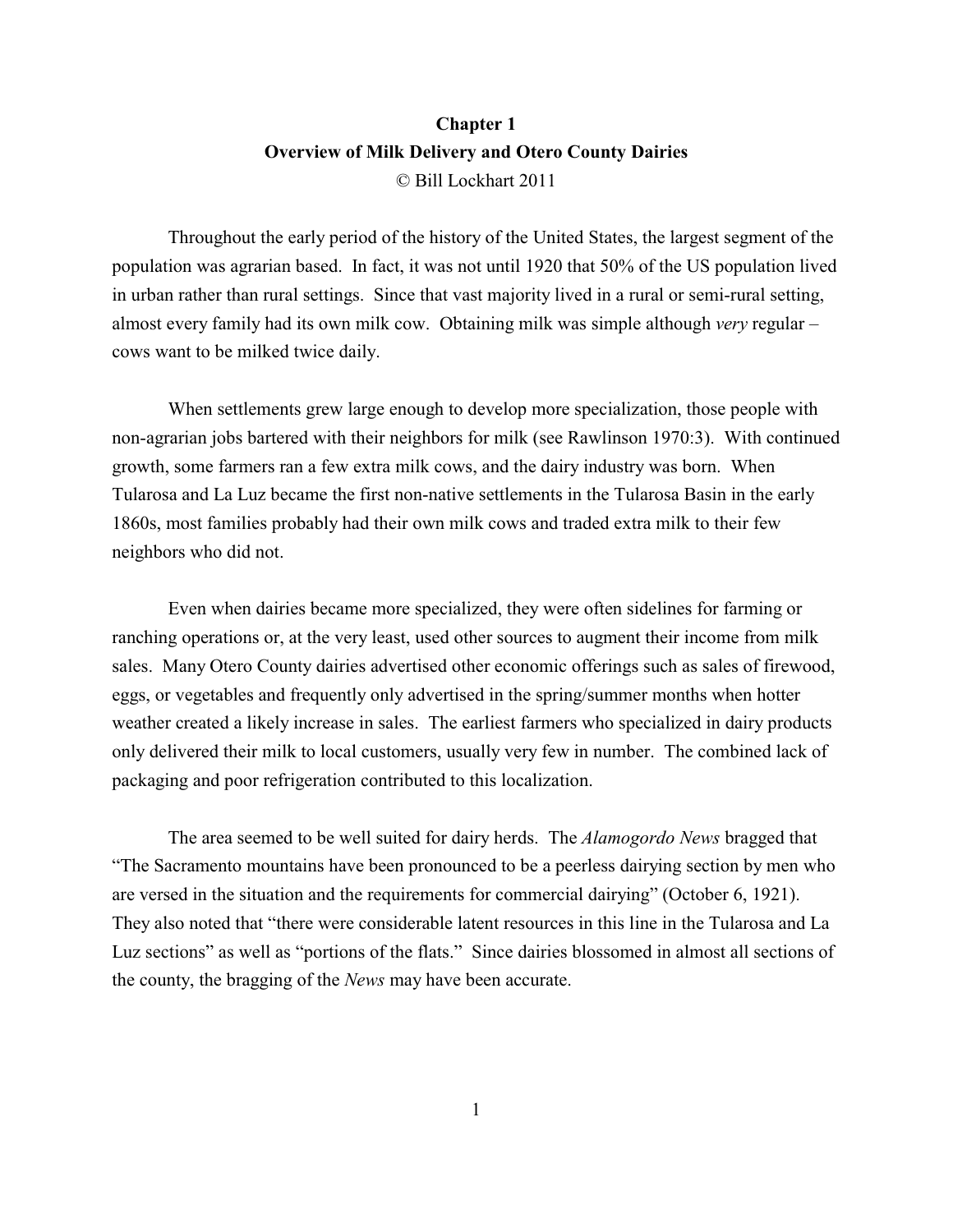#### Ice and Packaging

Ice was available in Alamogordo a year before Otero County was created. George Carl had transported ice manufacturing equipment by ox team from Colorado prior to the arrival of the railroad. When passengers debarked from the first train to arrive in the new town on June 15, 1898, George Carl's ice was served to them (Spearman 1999:7). Use of ice during delivery by wagon was a common practice in some parts of the country. Charles J. Wieland recalled the difficulties as a wagon driver in Chicago, "especially in the summer when the milk had to be

packed in ice and there was a constant struggle to keep his clothing clean and dry" (*The Milk Route* 1999a:1). However, delivery of iced milk by wagon may have been impractical in most of rural  $19<sup>th</sup>$  century Otero County due to sheer distance between even close neighbors and distance from the ice plant.

Packaging, too, presented a problem. Prior to the invention of the milk bottle, milk was delivered by the



Figure 1-1 - Milk Delivery Wagon ca. 1900 (Courtesy Cliff McDonald)

dairymen in large cans (usually 10 or 20 gallon) or crocks (Figure 1-1). When the dairyman's wagon rolled to a stop in front of a customer's home, the housewife would bring her pail or pitcher to the wagon to be filled by a dipper from the dairyman's can or crock. This procedure was extremely unsanitary, allowing dust and organisms to enter the dairyman's can at each opening (Rawlinson 1970:3; Tutton 1997:6). The earliest recorded dairy in what became Otero County, Barrett's Jersey Dairy (established 1889), undoubtedly delivered milk in this manner (*Weekly Cloudcrofter* June 25, 1915).

## Sanitation

One issue that each municipality had to confront was where a dairy could be located. The issue of the *Silver Lining* that followed Cloudcroft Dairy's last ad addressed "The Dairy Question." "All the prominent citizens of Cloudcroft" gathered to discuss the problems involved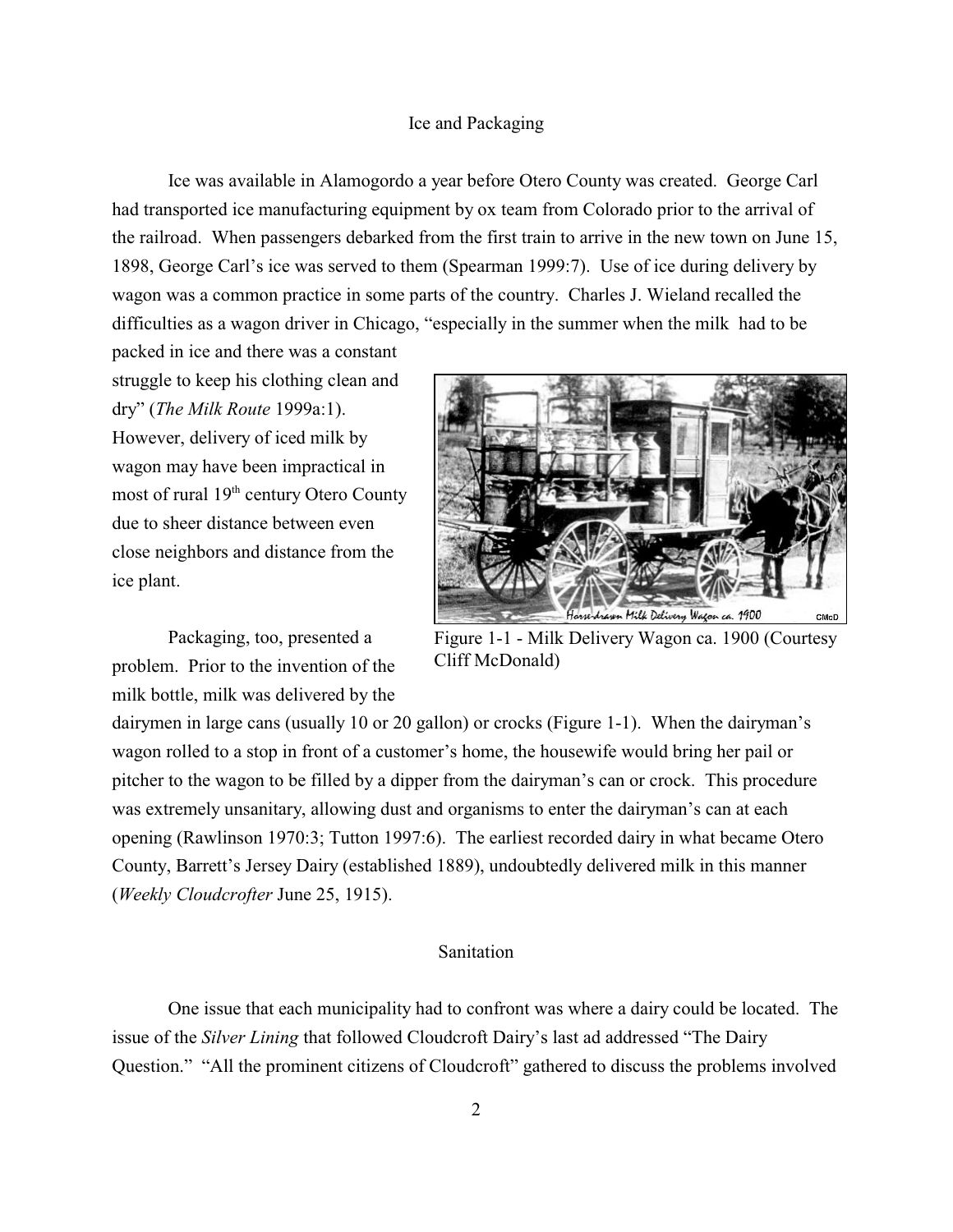with the operation of dairies within the Cloudcroft city limits.<sup>1</sup> After a long and sometimes heated discussion, the consensus was that dairies could be operated inside the town limits if "the business was conducted properly and everything pertaining to it was kept clean, and was not a nuisance to others." The meeting warned, however, that "anyone starting a dairy and not keeping the premices *[sic]* clean should on complaint be deemed keeping a nuisance and be fined every day that said nuisance exists, and untill *[sic]* same be abated" (*Cloudcroft Silver Lining* July 1, 1905).

During the early  $20<sup>th</sup>$  century, people were beginning to worry about cleanliness and disease to a greater extent than in the past. On June 30, 1906, President Theodore Roosevelt signed into law the Food and Drugs Act of 1906 (Richardson 1979:10-12). Although the act was primarily aimed at labeling, the basic cause of the legislation was a desire to improve the quality of food and medicine.

Tuberculosis was becoming a major concern. Along with other vectors, physicians had discovered that the disease was spread to humans by cattle. Across the country, state and local governments were taking precautions to stop contamination. New Mexico passed a bill in 1909 to deal with the problem:

The last legislature passed Council Bill No. 34, which provides for the suppression of contagion and infectious diseases among cattle and horses and for the extirpation of such diseases. . . . During the winter all dairy cattle in towns having a population of 500 or more inhabitants, and all dairy cattle from which products are sold in such towns, will be tested for tuberculosis. . . . Animals which are found to be tuberculous will be condemned and destroyed and the owner paid for such animals on a basis provided for in the law (*Tularosa Valley Tribune* December 4, 1909).

Although the tuberculosis worry passed, a new concern arose in November 1927. When the New Mexico Bureau of Public Health inspected 43 samples of milk at Alamogordo, it discovered that many of them were dirty and had too high a bacteria count. Seven months later,

<sup>&</sup>lt;sup>1</sup> "All prominent citizens" included: T.A. Haxby, C.M. Powell, Prof. Helm, Major Long, H.M. Den, Parry Kearney, Sr., W.E. Mathews, as well as others.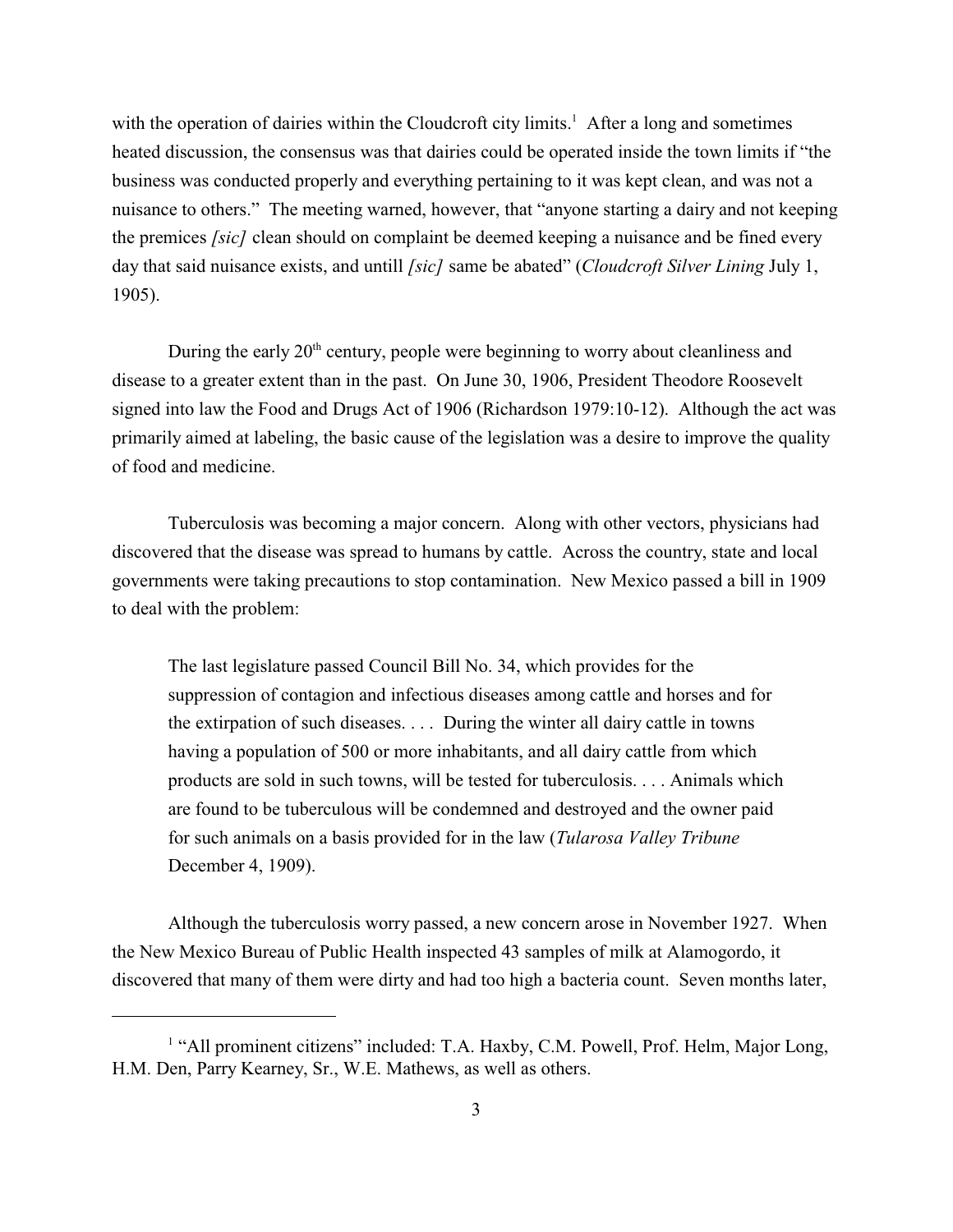Paul Fox from the Bureau repeated the tests and announced that the Alamogordo dairies had made a good recovery. The *News* crowed that "nearly everyone who sells milk is trying to do the right thing" (*Alamogordo News* May 24, 1928).

#### Other Milk Alternatives

Although evaporated milk was sold in Alamogordo, it was little advertised and probably furnished scant competition to the dairymen offering the fresh product. In 1917, however, Widemann's Pure Evaporated Goat Milk was advertised as "highly recommended by prominent physicians for tuberculosis" (*Otero County News* September 6, 1917). Goat's milk, which had been available in the late 1880s in Northern New Mexico, made a brief come-back in Alamogordo in the early  $20<sup>th</sup>$  century. Although the Life Saver Goat Dairy opened up briefly on  $9<sup>th</sup> Street in the early 1930s, it was clear that Alamogordo residents preferred cow's milk.$ 

#### Delivery Vehicles

Even though the first use of a motor vehicle for the transportation of milk (from New York City processing plants to wholesalers) occurred in 1913 (Rawlinson 1970:9.), it is probable that delivery in Otero County continued to be by horse-drawn conveyance. I have found no specific reference to the use of either horse-drawn or motorized transportation, but it is likely that the horse continued to be used for milk delivery until at least the 1920s, if not later. It is also possible that the earliest motorized milk delivery in the area was conducted from a pickup truck.<sup>2</sup> The McMurry brothers of City Dairy added refrigerated trucks in 1953 and delivered frozen foods to Ruidoso.

Refrigerated trucks were in use by at least 1938 when the Weiland Dairy published an article in *The Milk Plant Monthly* (*Milk Route* 1999a:1-2). Described in the article as a "pioneering advance," Weiland initiated the use of trucks with compartments holding 50 pounds of dry ice to cool up to 24 cases of milk to temperatures of "40 degrees or lower on the hottest days" (in Chicago, Illinois). They boasted to their customers that they had "Refrigerated Service to Your Home." The trucks include space for six cases of milk for use "at the beginning of

 $2$  By the 1940s, Alamogordo's only soda bottler delivered his products in an unmarked pickup truck (Lockhart 1998:8; 2001; 2011).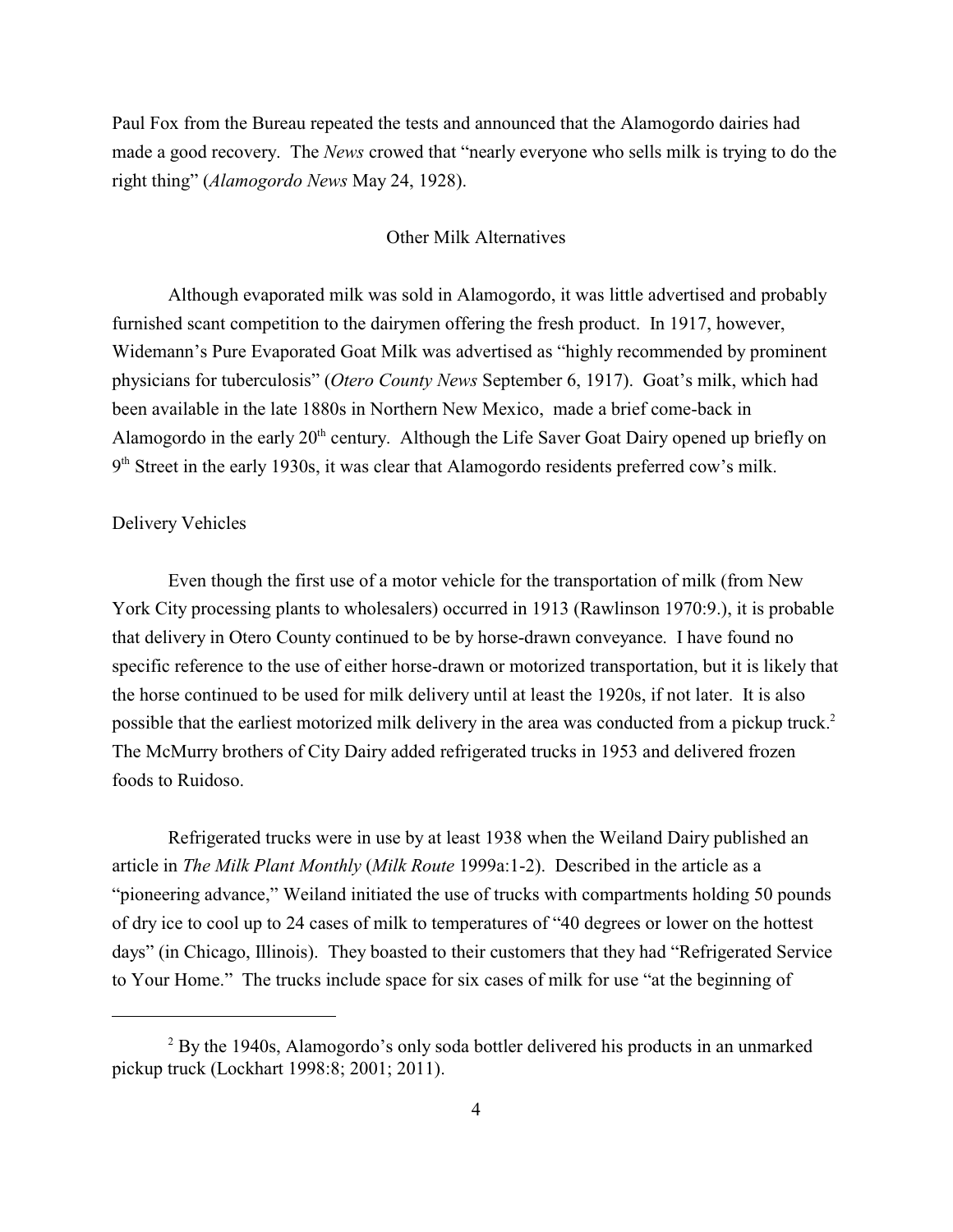routes or in the early morning before the milk will change its temperature very considerably after leaving the plant" and room for nine cases of empties on top. In addition, the driver's compartment contained room for "two 'working' cases."

#### Dairy Size and the Use of Creameries

As in the rest of the state, most dairies were family-run businesses, although dairy experts as late as the 1940s suggested that a single farm family could only care for 10-15 cows. Child labor was considered a necessity on the farm; children could be used productively even on Sundays (Saturday was just a normal work day), holidays, and in the evening. Women, too, were vitally important in dairy work, although virtually all references were to "dairymen." Because creameries were often distant, most local dairies produced their own butter – mostly through women's labor (Jensen 2000:161, 164).

Although the Las Cruces Creamery had collection points at various places within the state, Otero County was not directly connected by rail. Creameries typically bought cream from dairies within a fifty mile radius, but some came from as far away as 400 miles (Jensen 2000:166). Because of the remoteness of Otero County, local dairies advertised their own cream, butter, and other dairy products until at least the early 1940s.

When local farmers and/or small dairies decided to sell their outputs to a creamery, the one in El Paso was most likely chosen. The first to take advantage of the new market was the Smith Bros. Dairy in Cloudcroft in 1921 (*Alamogordo News* October 6, 1921). Fred M. Griffin, Jr. described the process a typical small producer went through:

Starting in 1928, we started shipping cream. Willard [Fred's older brother] went to school at Tularosa High for a year or year and a half, and he worked at a dairy. He told us we could make money by shipping cream, so we milked two times daily. The calves would drink and nuzzle and we would milk. We'd cover it until it clabbered and the cream would come to the top. We would skim it, put it in five gallon cans, and ship it to the El Paso Creamery Company. 3

<sup>&</sup>lt;sup>3</sup> The El Paso Creamery Co. was listed in the El Paso City Directories from 1914 to 1930 when it was replaced by Mistletoe Creamery.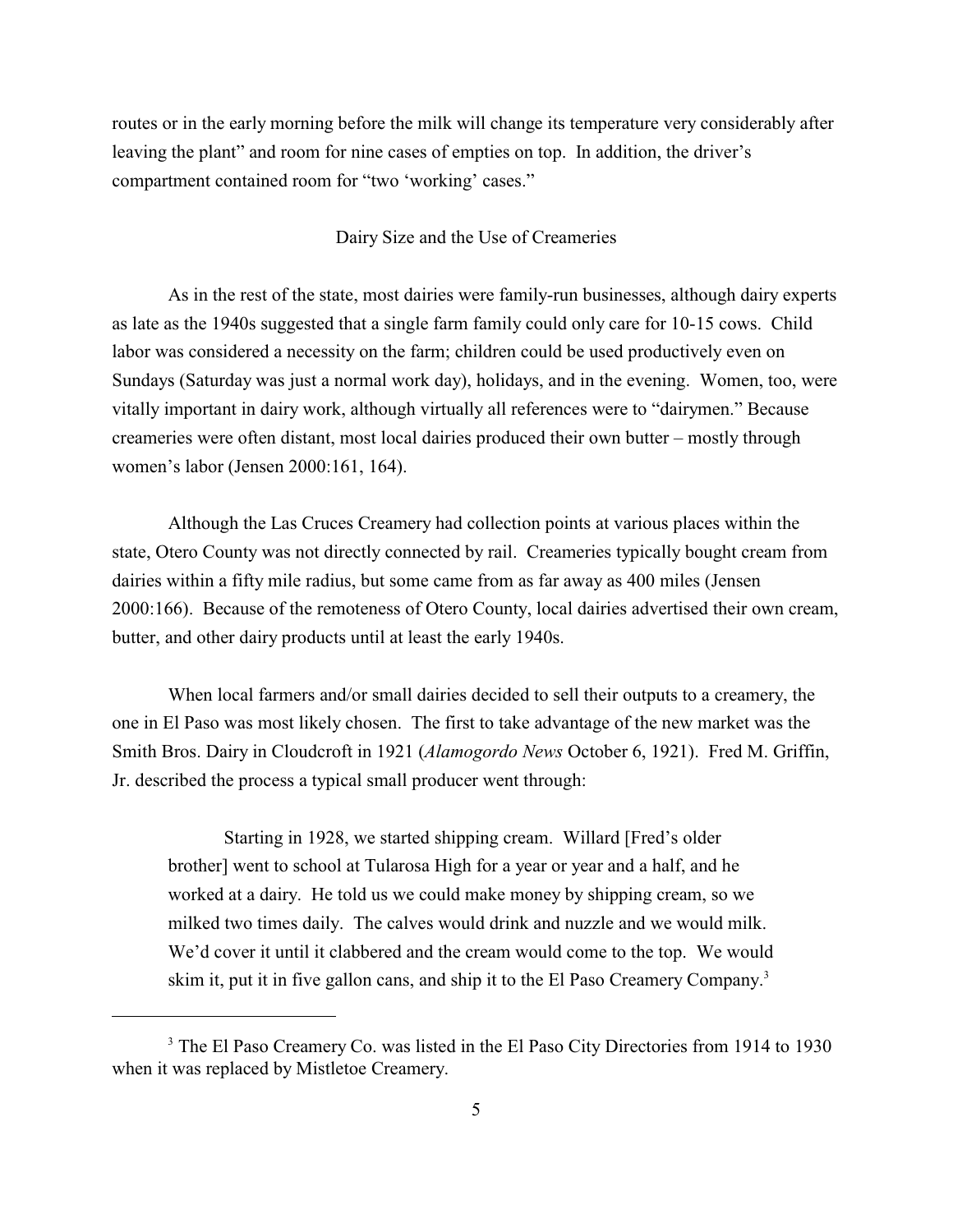We'd take our cans of cream to the Elk Post Office and send them by the mail carrier, George Gililland, to Cloudcroft, where it then went on to El Paso [presumably by rail]. He had a light wagon and team and would leave one day to go to Cloudcroft with the mail, returning the next day with our mail. When we sent this cream by him, it soured, and they used it to make butter. We'd have a couple of cans a week. We always got a premium price for our cream because Mom was so sanitary. Our empty cans would get back from Cloudcroft with the mail carrier also (Tularosa Basin Historical Society 1985:180).

#### Ice Boxes and Refrigeration

Between 1830 and 1860, the use of ice boxes spread across the United States. These were essentially insulated metal boxes with two compartments, one that held block ice to provide the cooling effect and the other containing foods to be chilled. Prior to 1830, natural ice was harvested from rivers, ponds, and lakes during the winter and placed in ice houses for use in the hotter months. Although the first ice machine was patented by German engineer Carl Linde in 1876, the patent rights were not available for use in the U.S. until the Fred W. Wolf Co. of Chicago, Illinois, obtained the use of the Linde machines in 1881. The availability of goods via the railroad created an immediate market availability for ice boxes and other modern conveniences of the day from the very foundation of the community (Spearman 1999:17-18).

With the availability of ice from the Carl Ice Plant upon the arrival of the railroad in 1898, Alamogordo residents used ice boxes to refrigerate their milk from the inception of the town. While ice boxes helped preserve foods and drinks, they were very inefficient compared to the later electric refrigerators. Because ice boxes were the norm, most dairies delivered milk to residences twice a day, once in the mornings and once in the afternoons.<sup>4</sup> With this frequency of delivery and the inefficiency of the ice boxes, pints were the most popular container size. A pint of milk could be used relatively quickly and replaced at the next delivery.

A standardized refrigerator using Freon-12 was developed in the early 1930s. However, the average person in a small town or rural community probably did not own a refrigerator until after World War II, and the Alamogordo Ice and Coal Co. offered "Daily Delivery in

Otero County dairies stopped advertising twice daily deliveries after 1923 <sup>4</sup>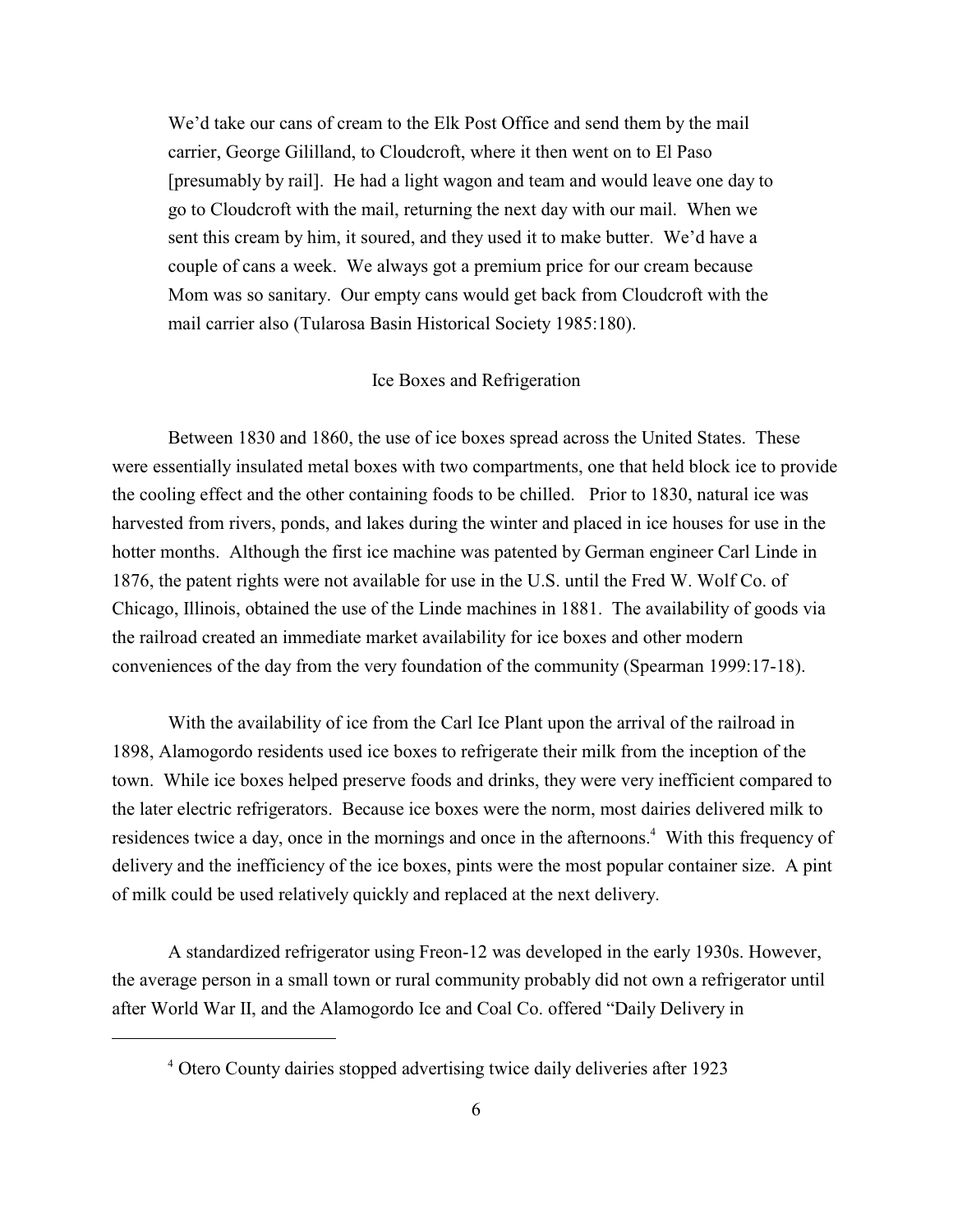Alamogordo ICE BOXES" until late 1936. It was not until 1944 that use of electric refrigerators increased to the point where 70% of U.S. households owned one (Spearman 1999:19-21; *Alamogordo Advertiser* May 7, 1936).

When refrigerators became the norm, delivery methods changed, and milk was only delivered once a day – in the morning. Because of the increased efficiency of refrigeration, quarts became the most popular container size, although that size had been growing in popularity during the 1930s. Still later, home delivery was reduced to three days a week. One route would be delivered Mondays, Wednesdays, and Fridays, the other, Tuesdays, Thursdays, and Saturdays. City Dairy continued making home deliveries until the late 1960s when supermarket shopping and improved preservation methods eliminated the need for residential service. Although only the smallest container sizes (half- and quarter-pints) had been discontinued, the most common containers became half-gallons and gallons.

## Advertising

Throughout many of the early years of Otero County, the bulk of vended milk came from small "dairy men" who milked a few extra cows and sold the milk to several customers. These dairymen often delivered to their customers' doors in Alamogordo. This domination of the dairy industry by small owners may have increased during the years of World War I when many commodities were scarce.

Because there were few dairymen who advertised in the local newspaper, new arrivals in town were often at a loss as to how to locate a reliable source for fresh milk. Many of them contacted the *Alamogordo News* and requested the names of local dairymen to provide service. The editor stated that he was happy to provide this service with the names he knew, "but there is a probability that some of the dairy men are left out. If the dairymen<sup>5</sup> in and around Alamogordo will leave their names at the News office, The News will be glad to let the newcomers know that they are in business (*Alamogordo News* July 3, 1919)."

 $<sup>5</sup>$  Note that both "dairy men" and "dairymen" are used in the same article.</sup>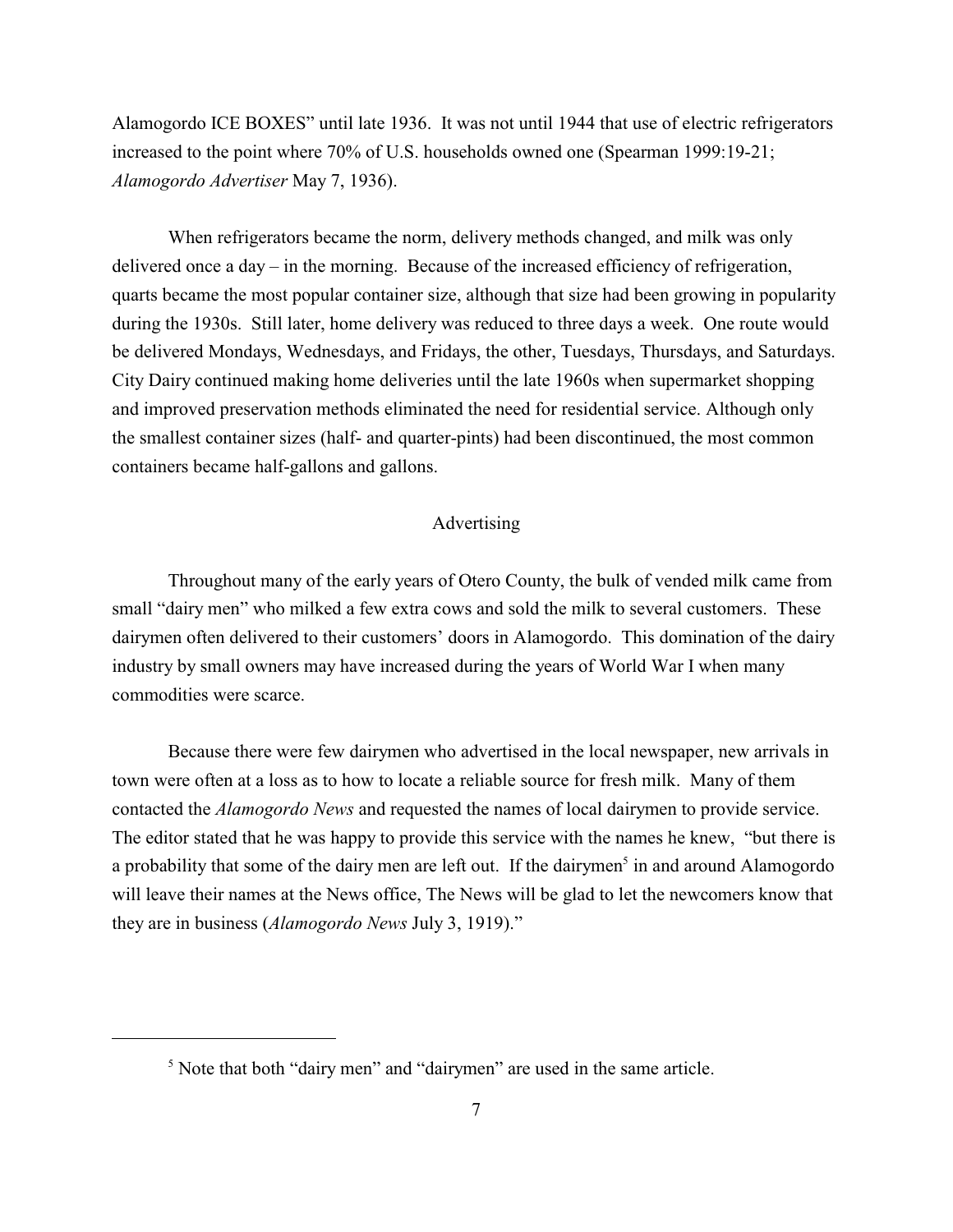Instead of column ads, some small dairymen placed brief notices in the personal section. The *Alamogordo Cloudcrofter* noted in 1921 that:

Mr. & Mrs. E. E. Cooperall of Valmount [an Otero County town no longer in existence], have established a milk and butter depot in this city on Tenth Street, and will supply the local trade with milk, butter, eggs, and cream. They own a splendid herd of dairy cattle, and have heretofore shipped their products to El Paso. They will maintain a delivery service to any part of town (*Alamogordo Cloudcrofter* May 27, 1921).

The Cooperalls, however, did not advertise in the newspaper. Two years later (1923), M.G. Barber informed the public, "Having resumed the dairy business I am delivering good Jersey milk at 12½ cents a quart. A share of your patronage solicited" (*Alamogordo News* May 17, 1923). Like the Cooperalls, Barber never placed an ad. Dairy advertisements and notices were scarce and of short duration until Bass Dairy began its long but inconsistent series of ads on May 12, 1927.

#### The Development of Larger Dairies

Around the 1940s, more and more local milk producers sold their output to creameries and larger dairies. This increase in regional rather than local sales was enhanced by improved refrigeration both in storage and transportation. Perishable goods (including milk and milk products) could now be better shipped by both truck and rail. Along with creameries, local dairies (including those that still milked cows as a sideline) could sell excess milk to City Dairy, Otero County's largest wholesale producer. Ironically, when City Dairy developed a surplus, the McMurry brothers sold their increase to Price's Dairy in El Paso.

By the 1950s, the small, independent dairy was only a memory. Although small producers still sold to City Dairy and Creameries, they no longer delivered milk to homes or stores. The era of the larger dairy had arrived in Otero County, and it was personified by only one entity: City Dairy.

The rise of the supermarket produced other problems for local dairies. Shortly after World War II, City Dairy had relatively little non-local competition. With sales divided between home delivery and small family grocery stores with limited storage space, a local base of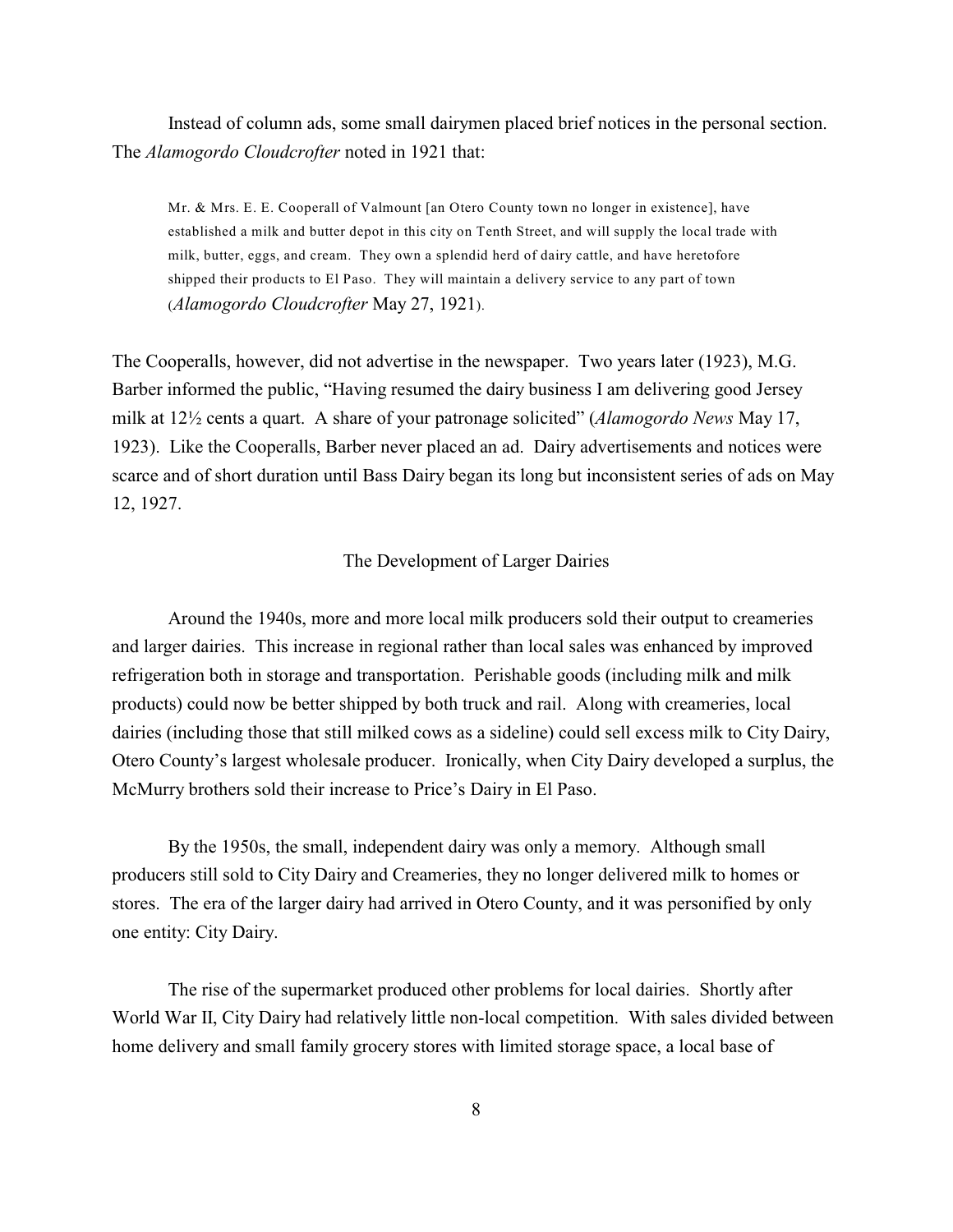operations was necessary. The increased capacity of the supermarket allowed a dairy to introduce large quantities of milk at a time, and improved processing and storage life allowed deliveries to become less frequent. Outside competition in the form of the giant dairies entered the picture.

Price's Dairy, based in El Paso, was the first outside giant to enter the Otero County market. Price's ads for ice cream appeared in the *Alamogordo News* as early as 1949. Other El Paso Dairies, such as Farmers, Wholesome, and The Borden Co., soon followed along with New Mexico dairies such as Creamland from Albuquerque. By the late 1970s, increased competition, coupled with a constantly changing technological process and the age of its owners, forced City Diary, Otero County's last holdout, to close its doors. The era of the local dairy was over.

### **Sources**

#### Jensen, Joan M.

2000 "Dairying and Changing Patterns of Family Labor in Rural New Mexico." *New Mexico Historical Review* 75(2):157-193.

### *The Milk Route*

1999a "Weiland Dairy New Refrigerated Trucks." *The Milk Route* 229:1-2. [from *The Milk Plant Monthly* 1938]

### Rawlinson, Fred

1970 *Make Mine Milk, The Story of the Milk Bottle and the History of Dairying*. FAR Publications, Newport News, Va.

#### Richardson, Charles G.

1979 "Federal Drug Law & Its Effect on Labeling," *Old Bottle Magazine* 12(9):10-12.

#### Spearman, Linda M.

1999 "The Carl Family Ice Plant, 1898-1926: An Early Alamogordo Business." *Pioneer*  $2(1):1-41.$ 

## Tularosa Basin Historical Society